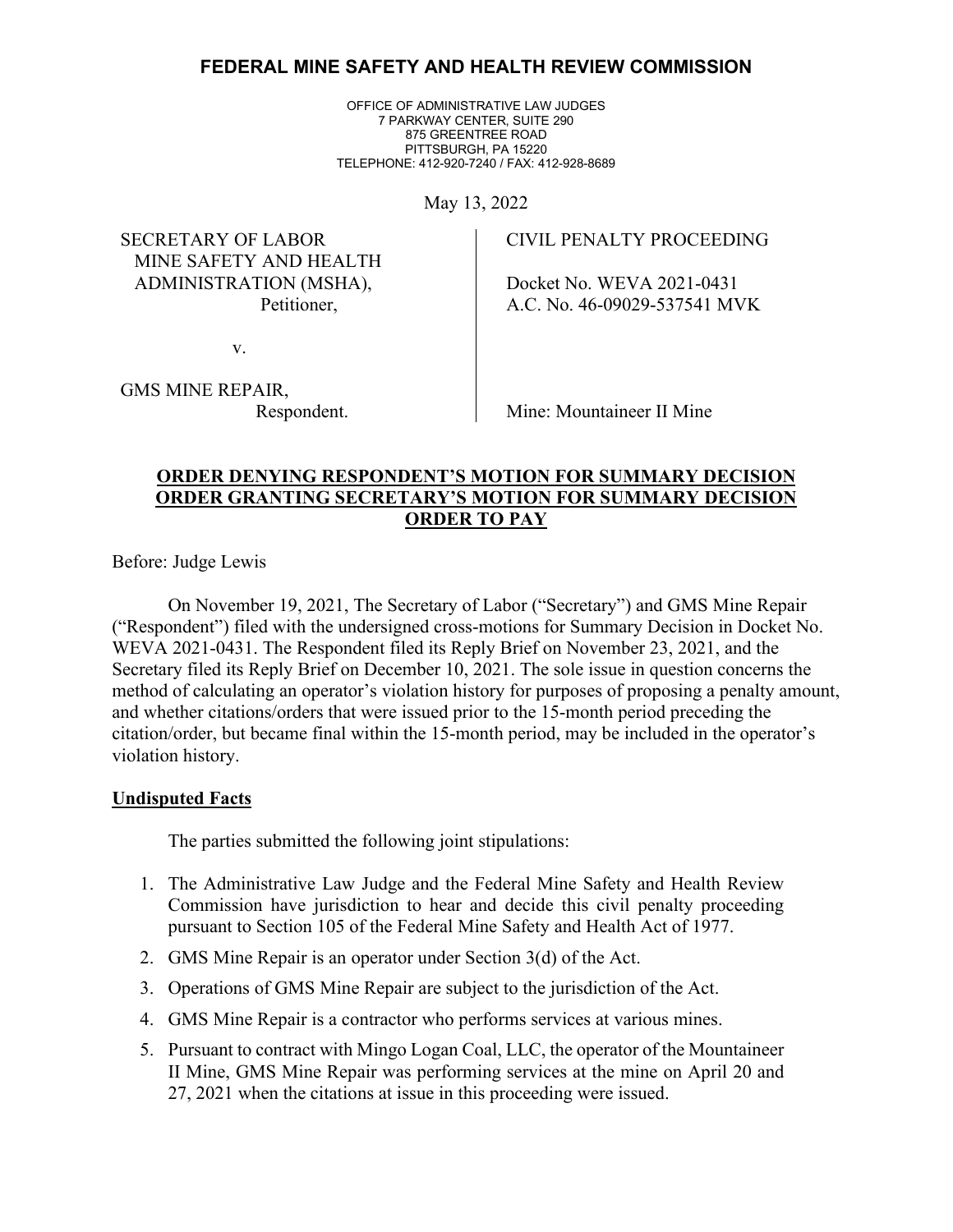- 6. MSHA Inspectors Andrew Bell and Paul Fought were acting in their official capacity and as authorized representatives of the Secretary of Labor when each of the citations at issue in this proceeding were issued.
- 7. The total proposed penalty amounts for the five citations at issue in this matter have been proposed by MSHA pursuant to 30 U.S.C. Section 820(a) of the Act and 30 CFR Part 100.3.
- 8. Payment of the total proposed penalty amount, \$7,331, for the five citations at issue in this matter would not affect the ability of GMS Mine Repair to remain in business.
- 9. Copies of the citations at issue in this matter, along with all continuation forms and modifications, were served on GMS Mine Repair or its agent as required by the Act.
- 10. The copies of the five citations that were included with the Secretary's penalty petition, attached as part of Exhibit A, are accurate and authentic copies of those citations, with all modifications and abatements, and may be admitted into the record in this matter.
- 11. The violations cited in each of the citations at issue in this matter were abated in good faith and were subject to a 10% penalty reduction.
- 12. The Respondent agrees to accept all five citations at issue in this docket as issued, including any findings of gravity and negligence.
- 13. The only issues being contested by Respondent in this proceeding are the method of calculating the proposed penalty amounts used by the Secretary and the total amount of the proposed penalties.
- 14. The Respondent agrees that the penalty point computations shown on Exhibit A are correct except for the number of points assigned for history of violations in the column "VPID Pts."
- 15. "VPID" refers to violations per inspection day.
- 16. For a contractor, such as Respondent, the overall history of violations points is calculated based upon the total number of citations and orders issued to the contractor at all mines at which it operates which is different from a mine operator which only considers citations/orders issued at a particular mine.
- 17. In assessing the penalty points for the VPID criteria MSHA considers all citations or orders that became final during the 15-month period immediately preceding the issuance of the citation or order being assessed.
- 18. For the four citations in this case that were issued on April 20, 2021, the relevant time period for determining the Respondent's history of violations and the amount of penalty points was January 20, 2020 through April 19, 2021.
- 19. For the remaining citation in this case that was issued on April 27, 2021, the relevant time period for determining the Respondent's history of violations and the amount of penalty points was January 27, 2020 through April 26, 2021.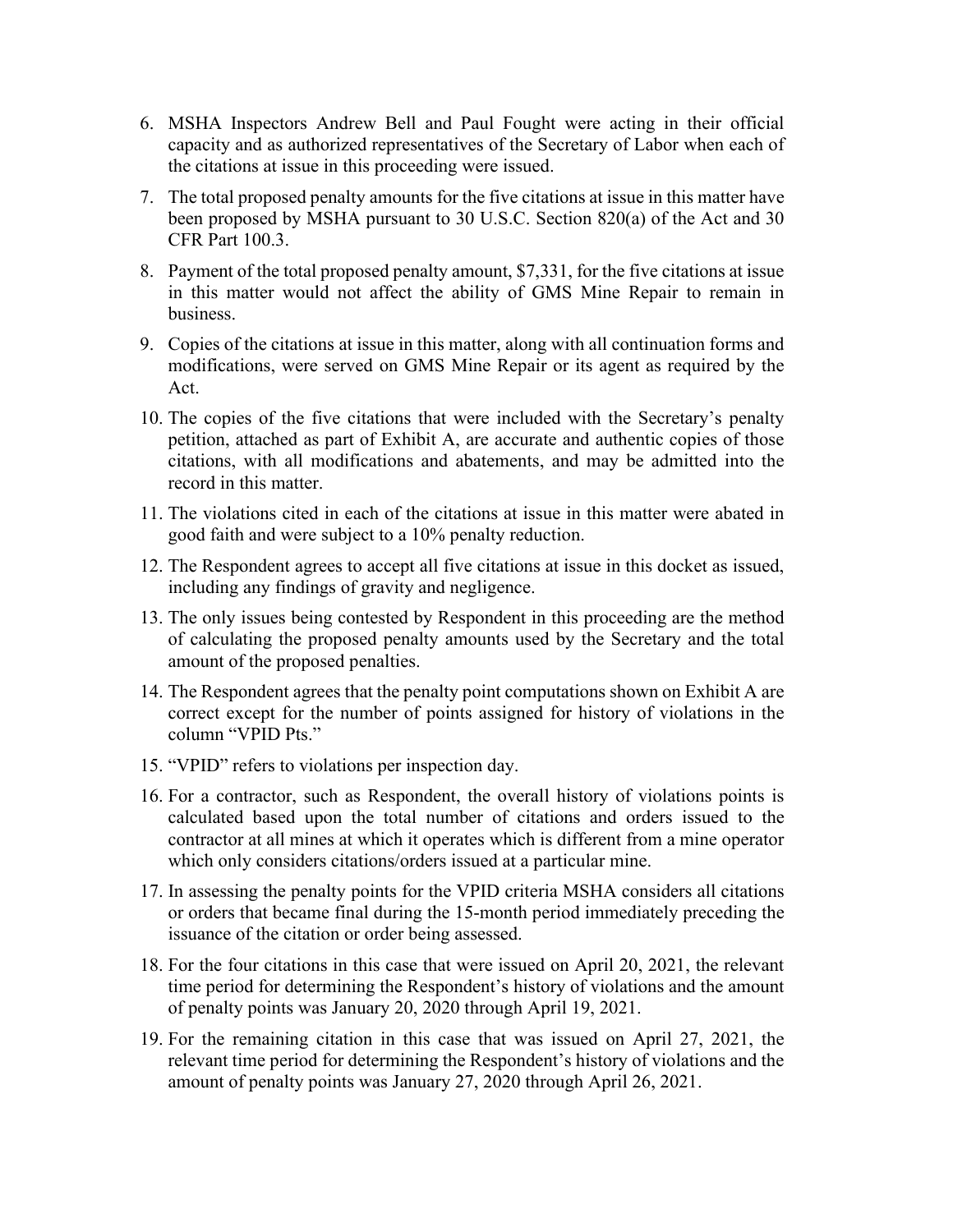- 20. The dispute in this case is over which citations and orders are to be included in determining the Respondent's history of violations.
- 21. Under the Secretary's approach, all citations and orders that became final during the relevant 15-month period are included in the determination of an operator's violation history.
- 22. The Respondent argues that only citations and orders that were both issued during the relevant 15-month period and became final during that period should be included in the determination of the Respondent's violation history.
- 23. If the Secretary's approach is ultimately upheld, the penalty points for the VPID criterion is correct and the penalty amounts are correct as shown on Exhibit A.
- 24. Under the Respondent's approach to calculating the history of violations criterion for each of the citations at issue in this proceeding, five previous citations would be considered which corresponds to 0 penalty points.
- 25. Under the Respondent's approach to calculating the history of violations criterion for each of the citations in this docket, with 0 penalty points for history of violations, the following penalty amounts would be applicable per Part 100, 100.3:

| Citation | <b>Total Points</b> | Penalty (including good faith reduction) |
|----------|---------------------|------------------------------------------|
| 9298012  | 86                  | \$1,006                                  |
| 9298012  | 86                  | \$1,006                                  |
| 9298015  | 46                  | \$125                                    |
| 9298016  | 46                  | \$125                                    |
| 9293663  | 86                  | \$1,006                                  |
| Total    |                     | \$3,268                                  |

26. Regardless of the administrative law judge's decision addressing this dispute, both parties reserve the right to appeal any decision to the Commission.

Secretary's Motion for Summary Decision, 3-6.

#### **Summary Decision Standard**

The Court may grant summary decision where the "entire record…shows: (1) That there is no genuine issue as to any material fact; and (2) That the moving party is entitled to summary decision as a matter of law." 29 C.F.R. § 2700.67(b); *see also UMWA, Local 2368 v. Jim Walter Res., Inc*., 24 FMSHRC 797, 799 (July 2002); *Energy West Mining*, 17 FMSHRC 1313, 1316 (Aug. 1995) (*citing Celotex Corp. v. Catrett*, 477 U.S. 317, 327 (1986), which interpreted Fed.R.Civ.P. 56). The Commission has analogized its Rule 67 to Federal Rule of Civil Procedure 56, which authorizes summary judgments upon a proper showing of a lack of a genuine, triable issue of material fact. *Hanson Aggregates New York, Inc.*, 29 FMSHRC 4, 9 (Jan. 2007). A material fact is "a fact that is significant or essential to the issue or matter at hand." *Black's Law Dictionary* (9th ed. 2009, *fact*). "There is a genuine issue of material fact if the nonmoving party has produced evidence such that a reasonable factfinder could return a verdict in its favor." *Greenberg v. Bellsouth Telecommunications, Inc*., 498 F.3d 1258, 1263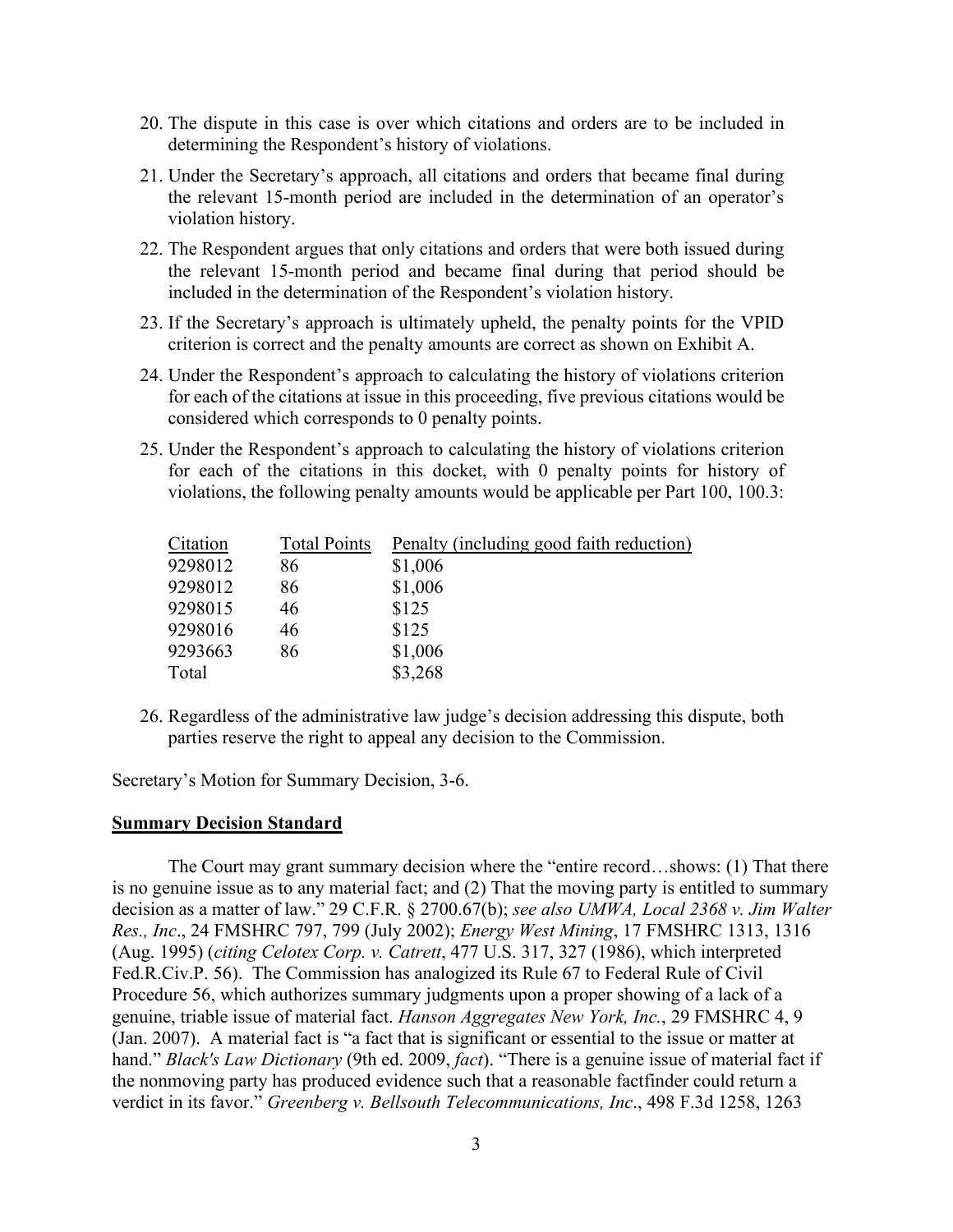(11th Cir. 2007) (citation omitted). The court must evaluate the evidence "in the light most favorable to … the party opposing the motion." *Hanson Aggregates*, 29 FMSHRC at 9. Any inferences drawn "from the underlying facts contained in [the] materials [supporting the motion] must be viewed in the light most favorable to the party opposing the motion." *Id.* Though the moving party bears the initial burden of informing the court of the basis for its motion, it is not required to negate the nonmoving party's claims. *Celotex*, 477 U.S. at 323. "When the moving party has carried its burden under Rule 56(c), its opponent must do more than simply show that there is some metaphysical doubt as to the material facts.... Where the record taken as a whole could not lead a rational trier of fact to find for the nonmoving party, there is no 'genuine issue for trial.'" *Scott v. Harris*, 550 U.S. 372, 380 (2007) (citation omitted).

## **Analysis**

Section 110 of the Mine Act, in relevant part, provides:

(a) The operator of a coal or other mine in which a violation occurs of a mandatory health or safety standard or who violates any other provision of this Act, shall be assessed a civil penalty by the Secretary which penalty shall not be more than \$10,000 [currently \$73,901] for each such violation.

(i) The Commission shall have authority to assess all civil penalties provided in this Act. In assessing civil monetary penalties, the Commission shall consider the operator's history of previous violations, the appropriateness of such penalty to the size of the business of the operator charged, whether the operator was negligent, the effect on the operator's ability to continue in business, the gravity of the violation, and the demonstrated good faith of the person charged in attempting to achieve rapid compliance after notification of a violation. In proposing civil penalties under this Act, the Secretary may rely upon a summary review of the information available to him and shall not be required to make findings of fact concerning the above factors.

### 30 USC § 820(a)(1)(i).

 The Secretary has promulgated regulations, which implement the statutory requirements contained in Section 110 of the Mine Act, which state in relevant part:

*History of previous violations*. An operator's history of previous violations is based on both the total number of violations and the number of repeat violations of the same citable provision of a standard in a preceding 15-month period. Only assessed violations that have been paid or finally adjudicated, or have become final orders of the Commission will be included in determining an operator's history. The repeat aspect of the history criterion in paragraph  $(c)(2)$  of this section applies only after an operator has received 10 violations or an independent contractor operator has received 6 violations.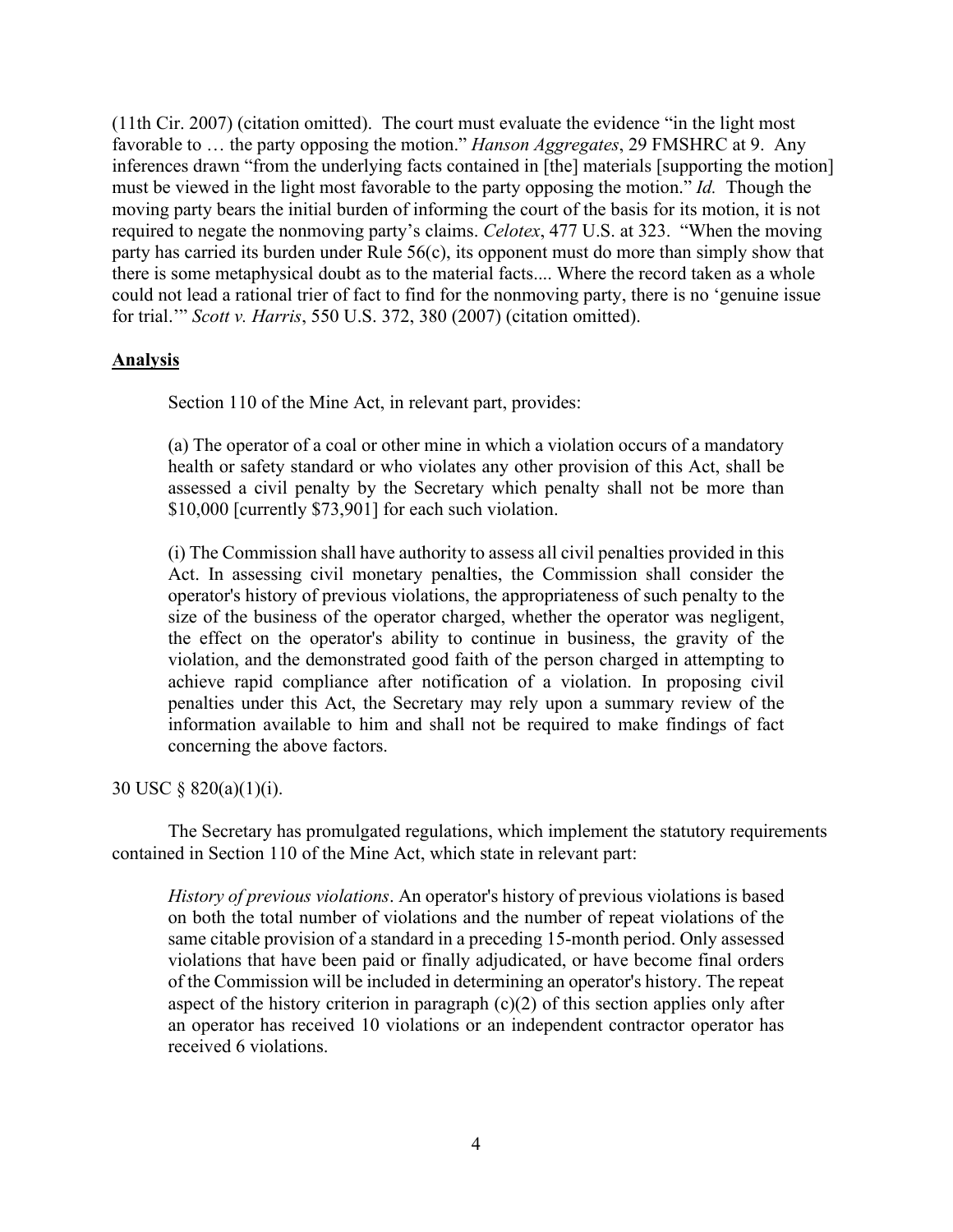(1) Total number of violations. For mine operators, penalty points are assigned on the basis of the number of violations per inspection day (VPID)(Table VI). Penalty points are not assigned for mines with fewer than 10 violations in the specified history period. For independent contractors, penalty points are assigned on the basis of the total number of violations at all mines (Table VII). This aspect of the history criterion accounts for a maximum of 25 penalty points.

#### 30 CFR §100.3(c).

The dispute in this case concerns what precisely gets counted as the operator's violation history in the 15-month period. There is no disagreement that citations and orders that have become final in the 15-month period are included. However, the Respondent argues that in order to count towards the operator's history, the violation must have both occurred and been paid, adjudicated, or have become a final order of the Commission during the 15-month period. The Secretary argues that all citations and orders that have become final in the 15-month period are counted, regardless of when they were issued.

On its face, the regulation is ambiguous and can be read to support either party's position. Based on the language of the regulation, it is unclear if the second sentence is intended to limit the violations mentioned in the first sentence to those that were issued and finalized in the preceding 15-month period, or if it is intended to clarify that the 15-month period is only in reference to the finalization date. Both competing interpretations are reasonable.

MSHA is entitled to deference of an MSHA regulation as long as its interpretation is not "plainly erroneous or inconsistent with the regulation." *MSHA v. Spartan Mining Co.*, 415 F.3d 82, 84 (D.C. Cir. 2005)(quoting *Thomas Jefferson University v. Shalala,* 512 U.S. 504, 512, 114 S.Ct. 2381, 129 L.Ed.2d 405 (1994)); *see Secretary of Labor v. Excel Mining, LLC,* 334 F.3d 1, 6 (D.C.Cir.2003). "In fact, deference is appropriate when the agency advances a permissible interpretation even if that interpretation diverges from what a first-time reader of the regulation would conclude is the best interpretation of the regulation." *MSHA v. Hecla Ltd*., 38 FMSHRC 2117, 2122 (Aug. 2016).

In support of its interpretation, the Secretary submits language from the Preamble to the Final Rule, as well as MSHA's Program Policy Manual. Courts have held that agency interpretations that lack the force of law, such as those in opinion letters and policy manuals, are not entitled to Chevron-style deference when used to interpret ambiguous statutes, but do receive deference under *Auer* when interpreting ambiguous regulations. *See Christensen v. Harris Cnty*, 529 U.S. 576, 587 (2000). In response to some commenters' concerns about the changes, the Final Rule states, "As each penalty contest becomes final, however, the violation will be included in an operator's history as of the date it becomes final." *Secy. Mot.*, Exhibit B, at 13604. MSHA's Program Policy Manual states that "Overall history is based on the number of citations/orders issued to the mine operator at the applicable mine that became final orders of the Federal Mine Safety and Health Review Commission (Commission) in the 15 months preceding the occurrence date of the violation being assessed." *Sec'y Mot*., Exhibit C.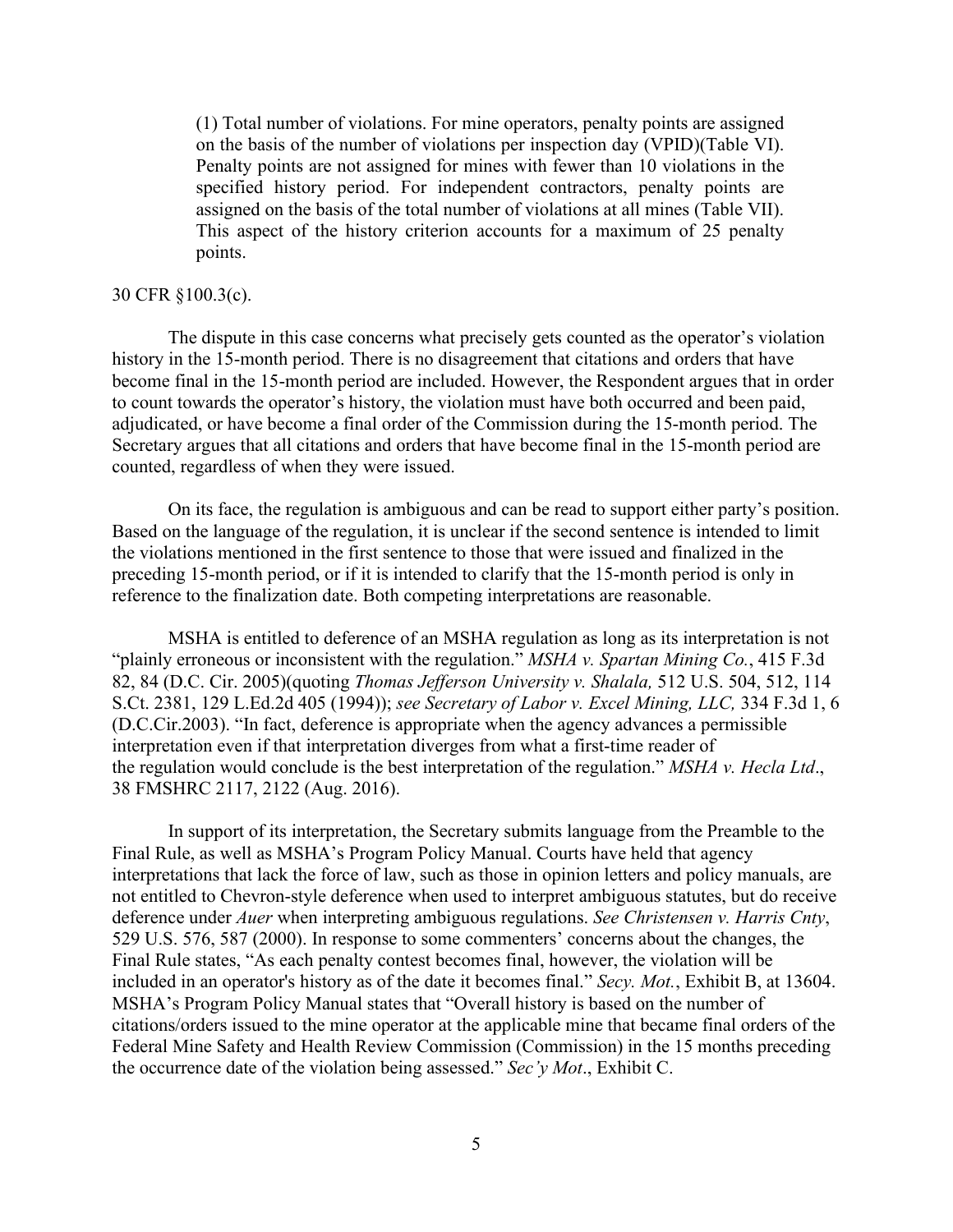Various passages of the Preamble also support the Respondent's argument. *See Resp. Mot.* at 4. In response to some commenters' concerns about the Final Rule shortening the relevant time-period from 24 to 15 months, MSHA replied that the agency determined that it took approximately three months for a penalty assessment to become final, so the 15-month period would provide the agency with a full year of data. *Secy. Mot.*, Exhibit B, at 13604. Furthermore, the agency justified the shortening of the time-period by stating that it would provide the agency with "a more recent compliance history" and that "MSHA believes that operators who violate the Mine Act and MSHA's health and safety standards and regulations should receive penalties for those violations as close as practicable to the time the violation occurs in order to provide a more appropriate incentive for changing compliance behavior." *Id.* However, it is not for this Court to determine which interpretation is the most reasonable. The Supreme Court has held that "it is axiomatic that the Secretary's interpretation need not be the best or most natural one by grammatical or other standards. Rather, the Secretary's view need be only reasonable to warrant deference." *Pauley v. BethEnergy Mines, Inc.*, 501 U.S. 680, 702 (1991)(citations omitted).

 Furthermore, Respondent's interpretation of the regulation would likely lead to an absurd application of the statutory provision in the Mine Act concerning an operator's history of previous violations. Section 110(i) of the Act makes clear Congress's intent that an operator's history of previous violations is one of the criteria that must be considered in assessing a penalty. 30 USC 820(a)(1)(i). However, under the Respondent's interpretation of the regulation, most (if not all) violations would not be considered in the penalty assessment. This is due to the fact that when an operator contests a citation or order, it rarely becomes final within 15 months. *See Secy Mot.* at 13-16. Respondent's interpretation would likely lead to a perverse incentive for operators to simply contest every citation and order until the expiration of 15 months as a way of lowering assessed penalties by placing most previous violations out of the realm of consideration. This framework would wholly negate the clear congressional mandate that the operator's history of previous violations be considered in assessing penalties.

**WHEREFORE**, the Secretary's Motion for Summary Decision is **GRANTED** and the Respondent's Motion for Summary Decision is **DENIED**. Furthermore, Respondent GMS Mine Repair is **ORDERED** to pay the Secretary of Labor the sum of \$7,331.00 within 30 days of this order. $1$ 

John Kert Je

Administrative Law Judge

<span id="page-5-0"></span> $<sup>1</sup>$  Please pay penalties electronically at Pay. Gov, a service of the U.S. Department of the</sup> Treasury, at https://www.pay.gov/public/form/start/67564508. Alternatively, send payment (check or money order) to: U.S. Department of Treasury, Mine Safety and Health Administration P.O. Box 790390, St. Louis, MO 63179-0390. Please include Docket and A.C. Numbers.